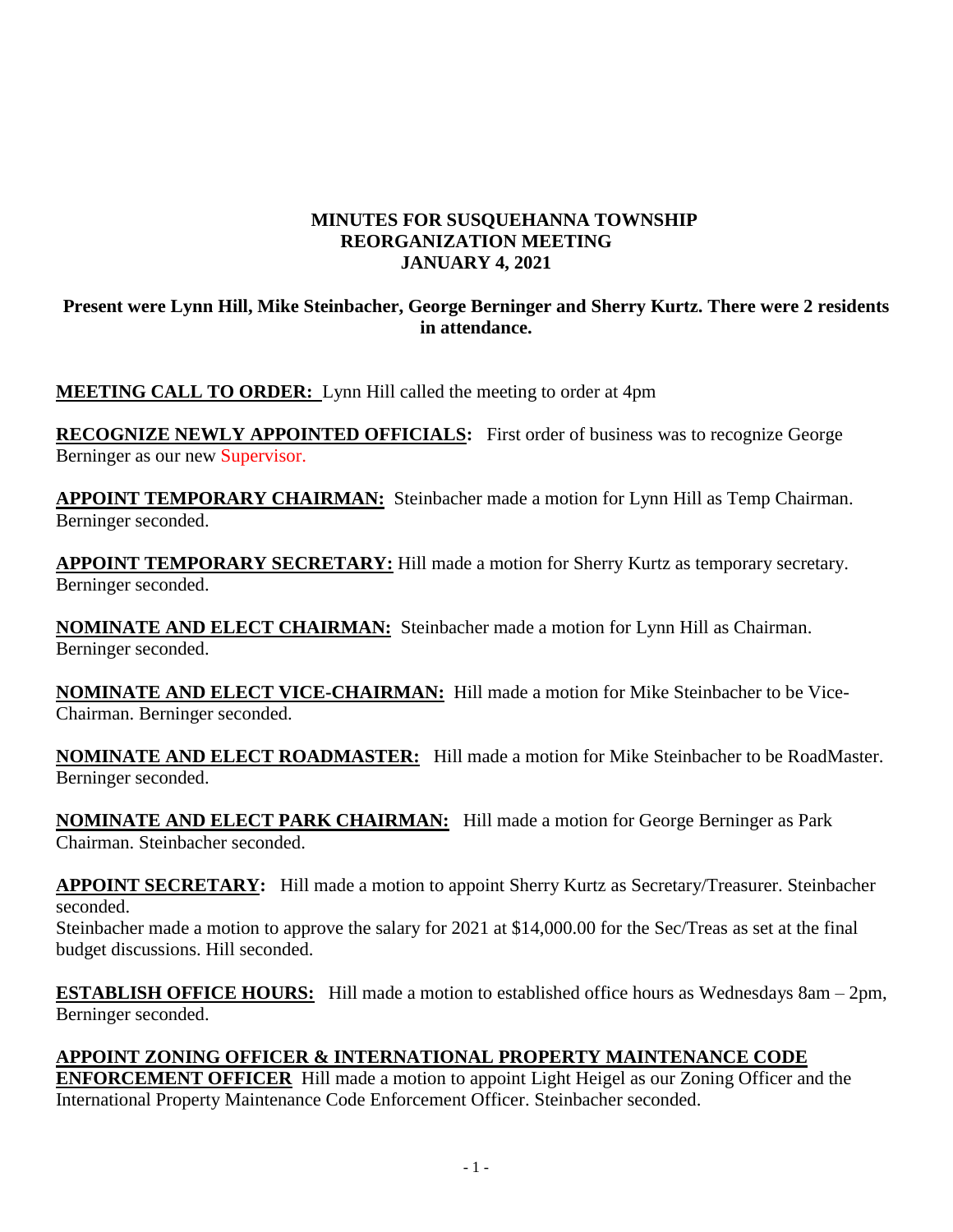Steinbacher made a motion for the Code Enforcement Officer rate as \$70.00/Hr As Needed. Berninger seconded.

**APPOINT VACANCY BOARD CHAIRMAN:** A motion was made by Berninger to appoint Mike Rachael as chairman of the vacancy board. Steinbacher seconded. Mr Rachael was present and accepted. The board thanked him for his interest.

**SET TAX COLLECTION COMMISSION:** Hill made a motion to set the tax collector commission as 6% plus Mileage. Steinbacher seconded.

**SET PART TIME MAINTENANCE HOURLY RATE:** Hill made a motion to set the pay rate for Maint A at \$17.25/Hr and Maint B at \$12.00/Hr. Steinbacher seconded.

**SET SUPERVISORS COMPENSATION:** Steinbacher made a motion to set the supervisors' compensation at \$150.00 per Meeting/\$1800.00 annual. Berninger seconded

**SET TREASURER'S BOND:** Hill made a motion to keep the bond at \$400,000.00 Steinbacher seconded.

**APPOINT SOLICITOR:** Hill made a motion to retain Drier and Dieter Law Firm with Denise Dieter as our solicitor. Berninger seconded.

**APPOINT DEPOSITORY:** Hill made a motion to retain Jersey Shore State Bank as our depository. Steinbacher seconded.

**ESTABLISH BOARD MEETING DATES:** Hill announced this to be a big change for the Township. Hill made a motion for the day of the Regular meetings to be the 1<sup>st</sup> Wednesday of every month @ 7PM at the Twp Building. Hill read the dates for **2021** - Feb 3, Mar 3, April 7, May 5, June 2, July 7, Aug 4, Sept 1, Oct 6, Nov 3, Dec 1 Steinbacher seconded.

**ESTABLISH PLANNING COMMISSION MEETINGS:** Hill made a motion for the meetings to be the 4<sup>th</sup> Tuesday of the Month @ 7:00PM at the Township Building, as needed. Steinbacher seconded.

## **PLANNING COMMISSION**

 Harold Smith-Chair Mark Steinbacher Dorothy Steppe-Sec Robert Rishcoff Paul Markle Michael Steinbacher

**ESTABLISH ZONING HEARING BOARD MEETINGS:** Hill made a motion for the zoning meetings as, As Needed and will be Advertised. Berninger seconded.

## **ZONING HEARING BOARD:**

 Alan Woleslagle Joseph Stewart Edwon Stroble, Jr.